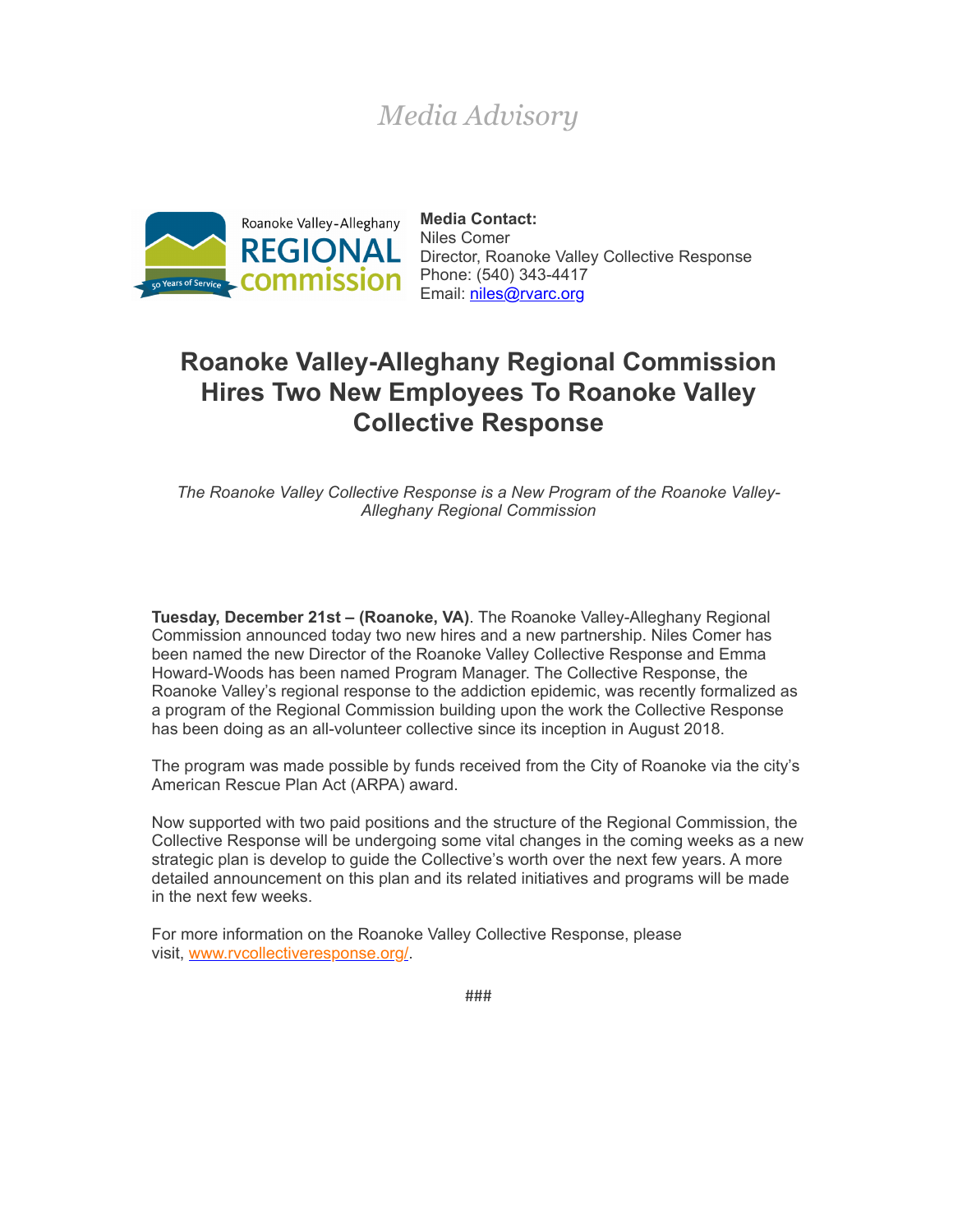

Niles Comer Director

Emma Howard-Woods Program Manager





## *About the RVARC*

*The Roanoke Valley-Alleghany Regional Commission (RVARC) is one of 21 regional planning agencies in the Commonwealth of Virginia. Member governments include the counties of Alleghany, Botetourt, Craig, Franklin and Roanoke; the cities of Covington, Roanoke, and Salem; and the towns of Clifton Forge, Rocky Mount and Vinton. The mission of the Regional Commission is to be a leader in driving collaboration and strategy within our communities on issues that are critical to the economic growth, quality of life, and the sustainability of this region.*

Roanoke Valley-Alleghany Regional Commission | 313 Luck Ave., SW / Roanoke, VA 24016 540.343.4417 | **[rvarc@rvarc.org](mailto:rvarc@rvarc.org)** | rvarc.org

Connect with us